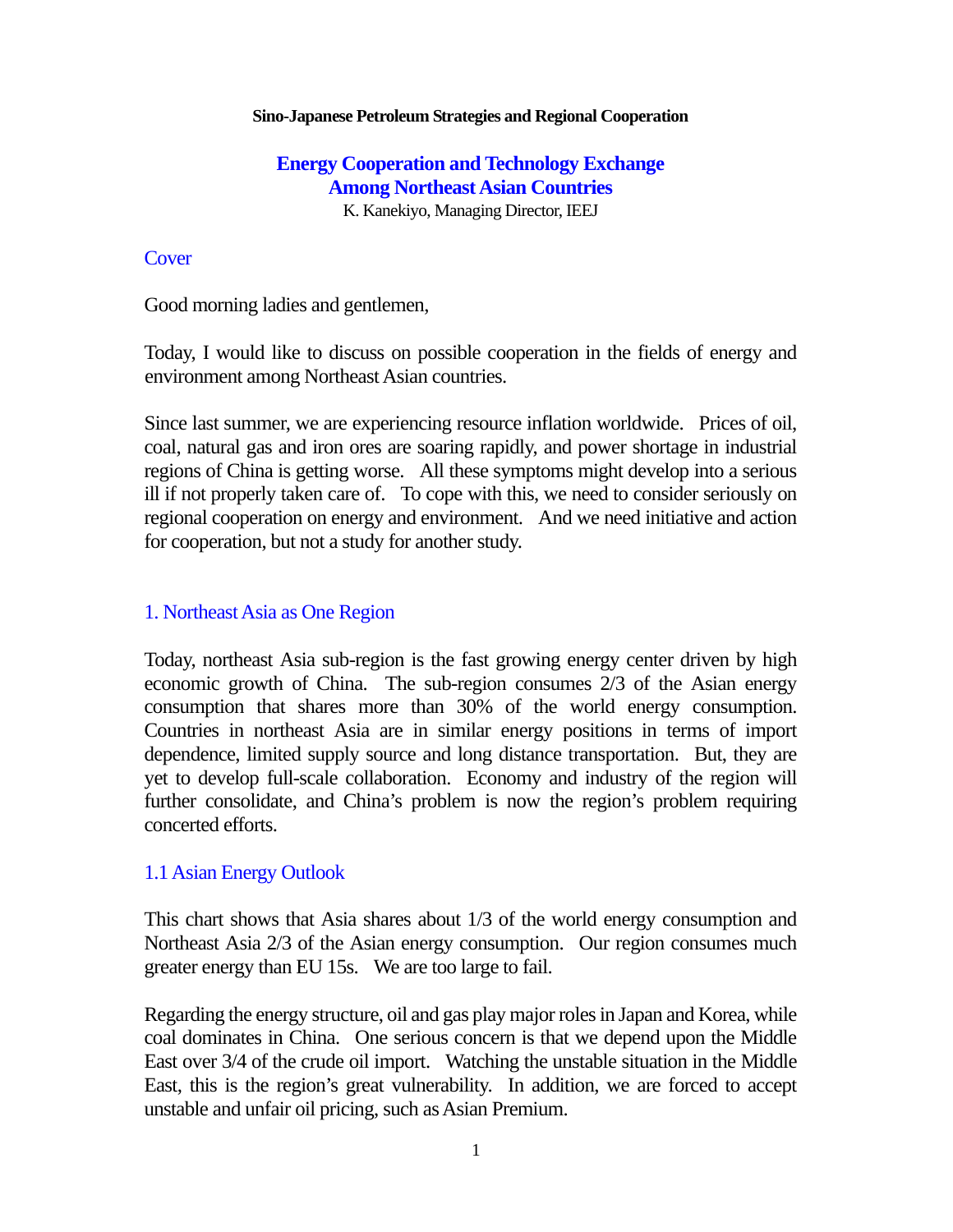## 1.2 Energy Outlook of Northeast Asia.

Looking to future energy demand, Japan may be moderately leveling off, as its economy is in a matured stage in terms of energy consumption and its population will start decreasing within several years.

Korea recorded substantial increase of energy consumption in 1990s, but it may become moderate in the coming years, since its economy will be shifting to hi-tech, less-energy-use structure.

In contrast, China will continue rapid increase driven by high economic growth. With vast land and big population, absolute increase of China's energy consumption will be huge; the incremental demand by 2020 may exceed the current energy consumption of Japan and Korea.

#### 1.3 China's Petroleum Outlook

China's petroleum outlook typically shows our situation. China's oil consumption exceeded that of Japan in 2003, to make her the world second largest oil consuming country after the United States. The oil demand is forecast to keep growing and reach almost 500 million tons in 2020, while the domestic production may be leveling off as major oil fields like Daqing are maturing. Thus, China's oil import may triple in the next two decades. There is a dream plan being murmured to control the demand at 400 million tons and enhance the domestic production to 200 million tons, and thus to control the import at 200 million tons. Even if this dream plan were materialized, the oil import will double in the same period. That is something like that another Japan, the world second largest oil importing country, is emerging in the region. Then, our dependence on the Middle East will inevitably increase.

#### 1.4 Natural Gas outlook of Northeast Asia

Natural gas market in Japan and Korea is almost matured. In contrast, the potential demand increase of China will be greater than the current demand of the region. But, in China, nationwide gas market is just to emerge. It may grow fast, or it may be stagnant as IEA predicted. The lower line is close to IEA's prediction, and the upper line is close to the prediction of Energy Research Institute. Since last year in China, the West-East pipeline has been launched successfully and now the coastal provinces are suffering from severe power shortage. Therefore our Chinese colleagues are more confident now on the higher side projection.

The key factors will be China's policy on environment and electricity tariff, relating law and administration system and determination of enforcement.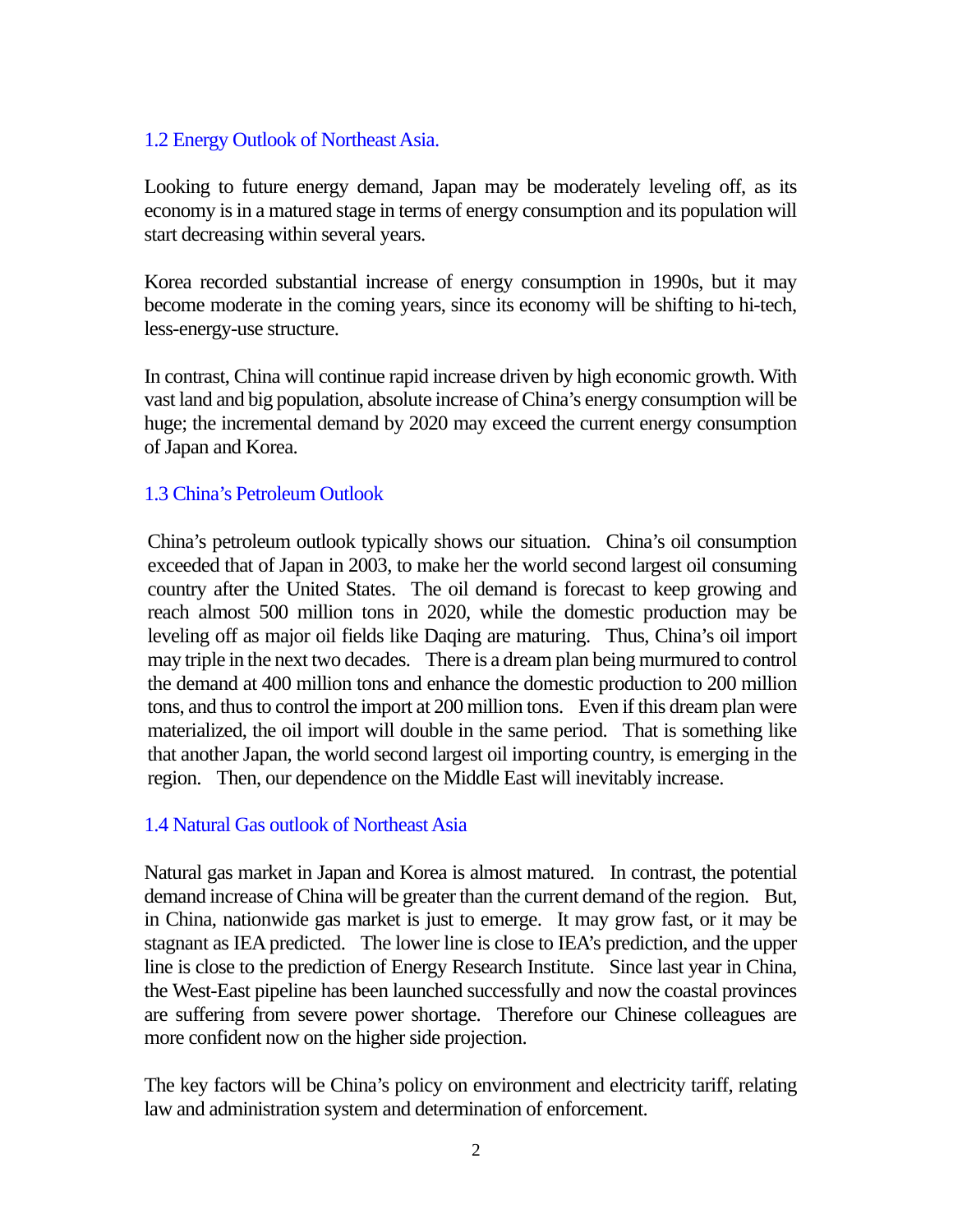## 2. Energy Challenges facing Northeast Asia

Major energy issues facing northeast Asia are, firstly, mismatch of demand and supply and, secondly, environment pollution. To cope with these issues, our objective is, in a short-term, to mitigate influence of turbulences, such as supply disruption, and in a long-term, to moderate mismatch of demand and supply and environment deterioration. In preparing counter measures, it is important to consider characteristics of each energy sources. We will go through them one by one.

## 2.1 Facts and concerns.

Northeast Asia is facing energy shortage, while rich resources are located near by eastern Russia, and also facing serious environment pollution caused by heavy use of coal in China. Our concerns are to secure sufficient and stable energy supply, stable energy price typically prejudiced by the Asian premium of the Middle East oil, and to improve environment with rational use of technology and cleaner fuels.

## 2.2 Short term and Long term

Measures to deal with energy issues will be different for short term and long term.

Firstly, to avoid panicky reaction of market, we should be prepared to short term turbulences caused by extreme weather or unexpected disruption of supply due to accidents, regional conflicts, war, etc. The cures are to eliminate anxieties and speculations, and take quick response to calm down the situation, in particular, quick reporting system and Emergency Response Program. Initiatives are already taken in this field like activities by APEC and Asean+3, however, workable system is yet to be established.

Secondly, long term issues need diligent treatment and perseverance.

They are caused by, on one hand, demand movement in the market which is difficult to control or precisely predict, and on the other hand, long lead time required enhancing supply ability. Market price is supposed to give signal according to economic theory, but, in actuality, signals are often speculative, erroneous or coming out only when the situation is desperately serious. We are facing with this exact situation now in China.

Cures are to reinforce the supply base of energy, in a grand size, by proper navigation and initiative. This requires regional cooperation.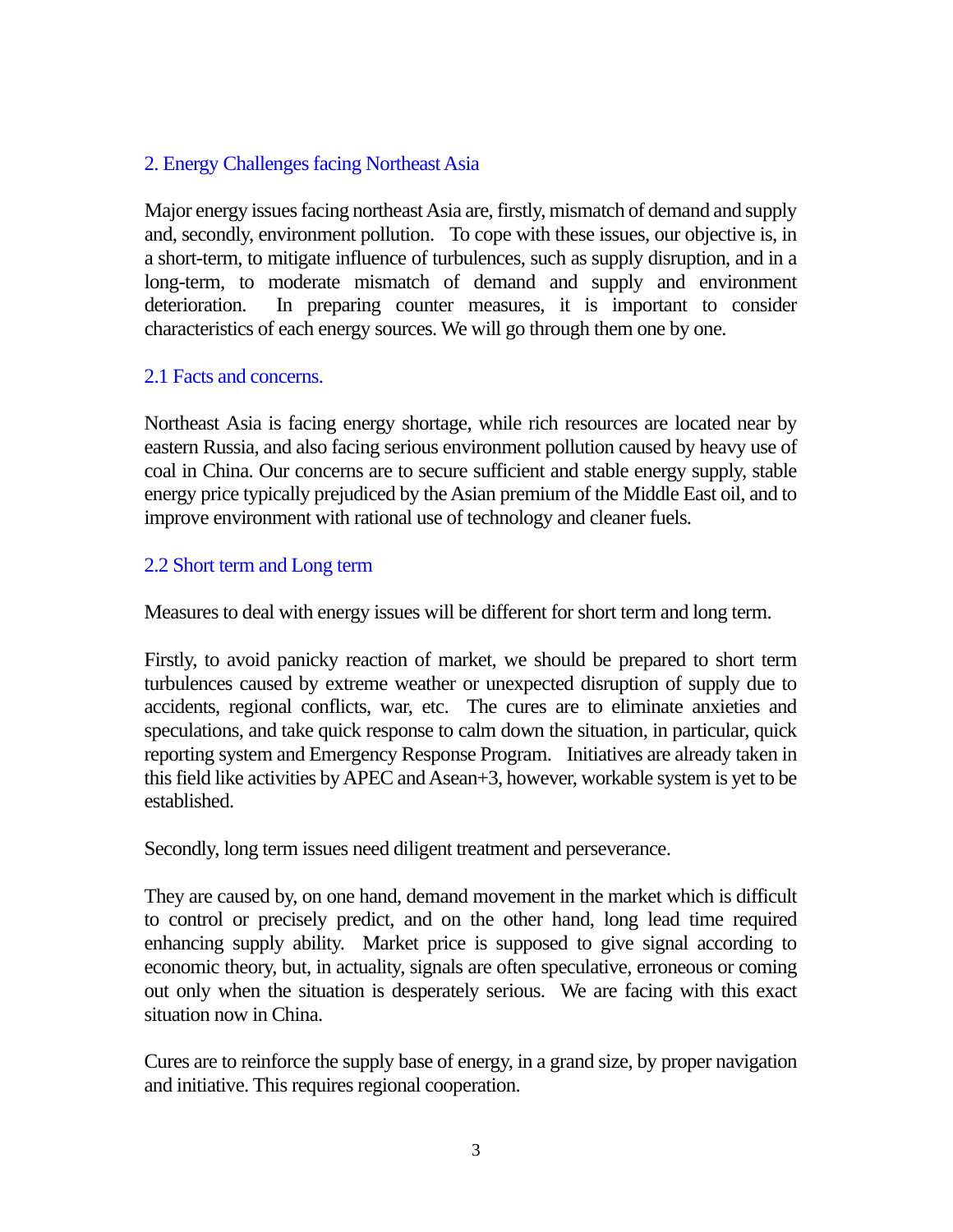## 2.3 Characteristics of Energy Sources

To reinforce energy supply base of Northeast Asia, we need to implement grand size projects mobilizing all of our potentials. To this end, we need to carefully select our approach reviewing characteristics of energy source, location and project economics.

Firstly, considering characteristics of energy sources, oil should be given a priority in short-term preparedness, because of its superior flexibility for exchange. Exchanging energy each other in emergency may be constrained by physical nature of energy for transferring, availability of compatible facilities and supplemental supplies. In every aspect, oil is superior to other fuel sources. Other than transport, we can process oil for every purpose.

## 3. Designing the Regional energy Cooperation

Among the various players, only governments with sovereign power can agree on international ruling and institutions. Therefore, government sector should properly design the structure of cooperation and take initiative for implementation. Once order is established, private sector can be mobilized.

In designing the energy cooperation, the most fundamental thing is to know facts. Based on reliable information, policy and program can be formed properly. Then, as a procedure to demonstrate objectives and milestones, a Master Plan backed by realistic implementation program is necessary.

Here, we should note that the trend of regional cooperation is "from aid to collaboration." Today, the region's industries are more advanced and need world-class high-techs for further development. Then, "cost for value" and "alliance beyond aid" will be the new principle for the real collaboration in Northeast Asia.

(Detail investigations on the foregoing are given in 3.1 through 3.3.)

## 3.1 Role of Government

In promoting regional energy cooperation, the role of government is very important. Since the private sector cannot touch upon sovereignty, only the government sector can initiate international cooperation. The role of government sector will be

- a. Establish common recognition among countries that regional cooperation is beneficial for the region as well as each member,
- b. Draw up a road map
- c. Define the roles of the government sector and private sector, and
- d. Prepare proper play ground for the actual players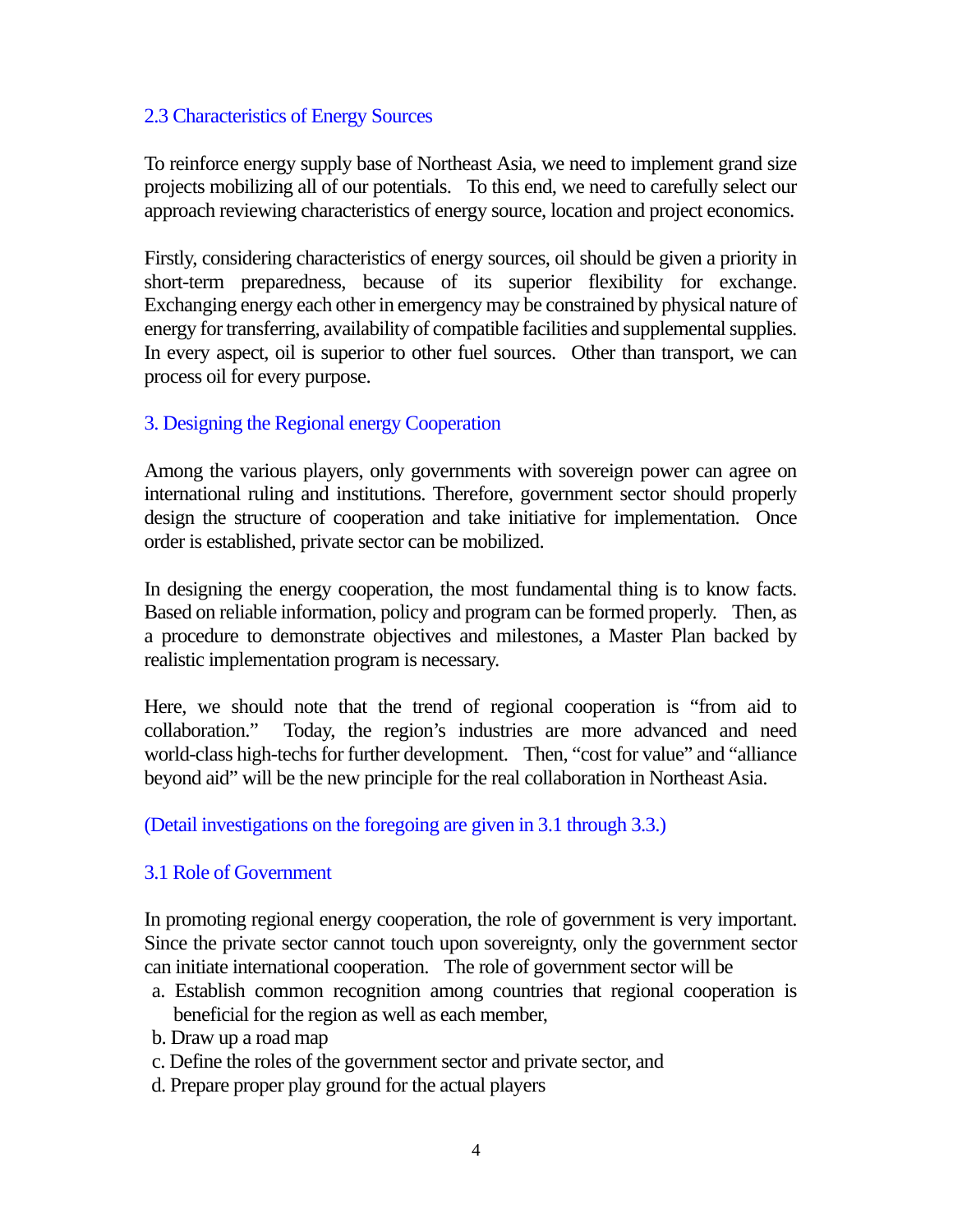## 3.2 Information and Planning

I will skip this page.

# 3.3 Direction of G-to-G Cooperation

Looking to the current cooperation between China and Japan, we face with various problems and inefficiencies. For example:

- a. "Request First" principle,
- b. One by one project completion
- c. Budget dicing under please-everyone allocation
- d. High threshold of JBIC Yen loan
- e. Two step loan system requiring full guarantee of local entities as project promoter

After project finding, projects become smaller, slower and/or sub-integrated during project promotion process.

To solve these problems, we need integrated and coherent planning. Establishing Energy/Environment plan, not just a political propaganda but one with realistic implementation program is the first thing we need. Since a grand size international energy project requires mobilizing most modern hi-techs, the style of cooperation should be changed from ODA to equitable cooperation. ODA basically provides primary technologies, but most of them are outdated. On the other hand, advanced technologies are of core competence of entities that hold them. To mobilize them, we should introduce a concept of "Cost for Value".

## 4. Increasing Energy Supply in Northeast Asia

Increasing energy supply, another important factor is what is the value of the project and how economics works. A realistic measure to enhance the region's energy supply base is to best utilize the Russian resources. Then, we should note that characteristics of a project vary sector by sector, and the government role may be different, accordingly.

## 4.1 Potential Energy Projects in Northeast Asia

This table shows potential energy projects in the northeast Asia.

## 4.2 Potential Energy Flow in Northeast Asia

This chart shows potential energy supply routes from Russia to northeast Asian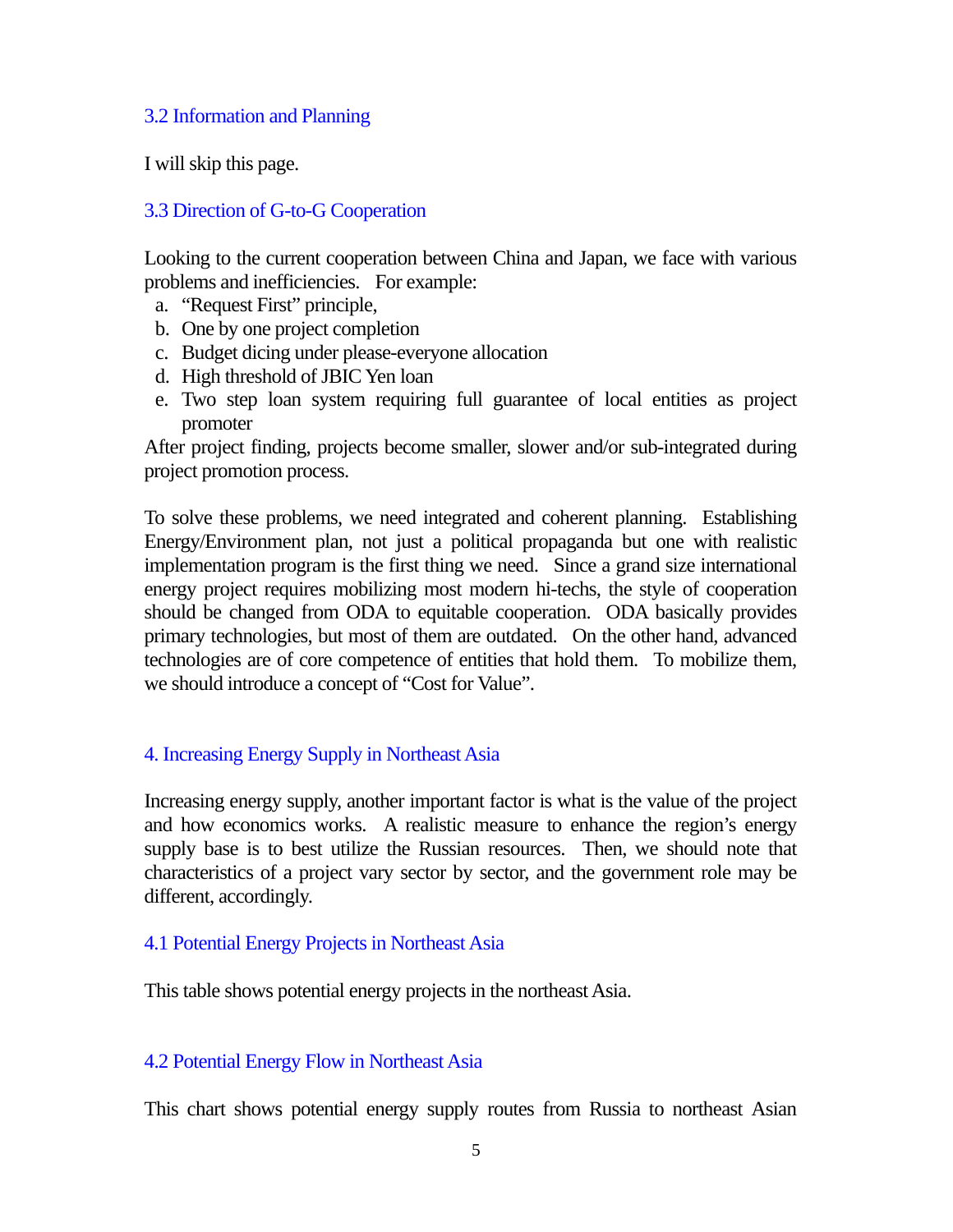markets.

## 4.3 Projects as Business Model

Then, in considering project materialization, we need to design the business structure properly. To this end, firstly, we should consider the characteristics of each sector of the project.

The upstream sector is very adventurous business competing each other with own insights and hi-techs. It is a high-risk high-return business with success ratio of 10% or so, and is the typical field for the private sector.

The pipeline sector is stable if the resource and the market is assured. This is a typical utility type business.

The market is sometime unpredictable and the mass-market for small unit users, namely commercial/residential sector, needs long lead time to build up. This sector is a mixture of commercial and utility businesses.

Then, we should consider project values for implementation. In terms of economic analysis, projects will be classified as:

- a. Commercially viable. A project qualifies certain commercial criteria, for example 12% rate of return, and should be in a pretty size. If it is too large, the private sector may just dismiss it.
- b. Other projects may be economically viable. Cost recovery with a certain margin is OK but does not clear commercial criteria, or its economics is attractive but too large in size for private sector's challenge.
- c. Projects may be required socially, but its social benefit cannot be measured to explicitly improve economics.

If a project is commercially viable, just let them go ahead pushed by market forces. But, if they are not, its social benefit at the market is the key whether we should consider any political actions or not. The Russian natural gas may fall in the category B. That is,

- a. Resource potential is huge but remote. Economics of developing them can be justified only when transportation cost is reasonably low.
- b. Therefore, the pipeline economics is the key. It can be politically adjusted if substantial social benefit is expected.
- c. To justify such political action, its social benefit should be defined as political consensus. Then, such benefit should be more than just replacing the existing supply of LNG.
- 4.4 Economics of Pipelines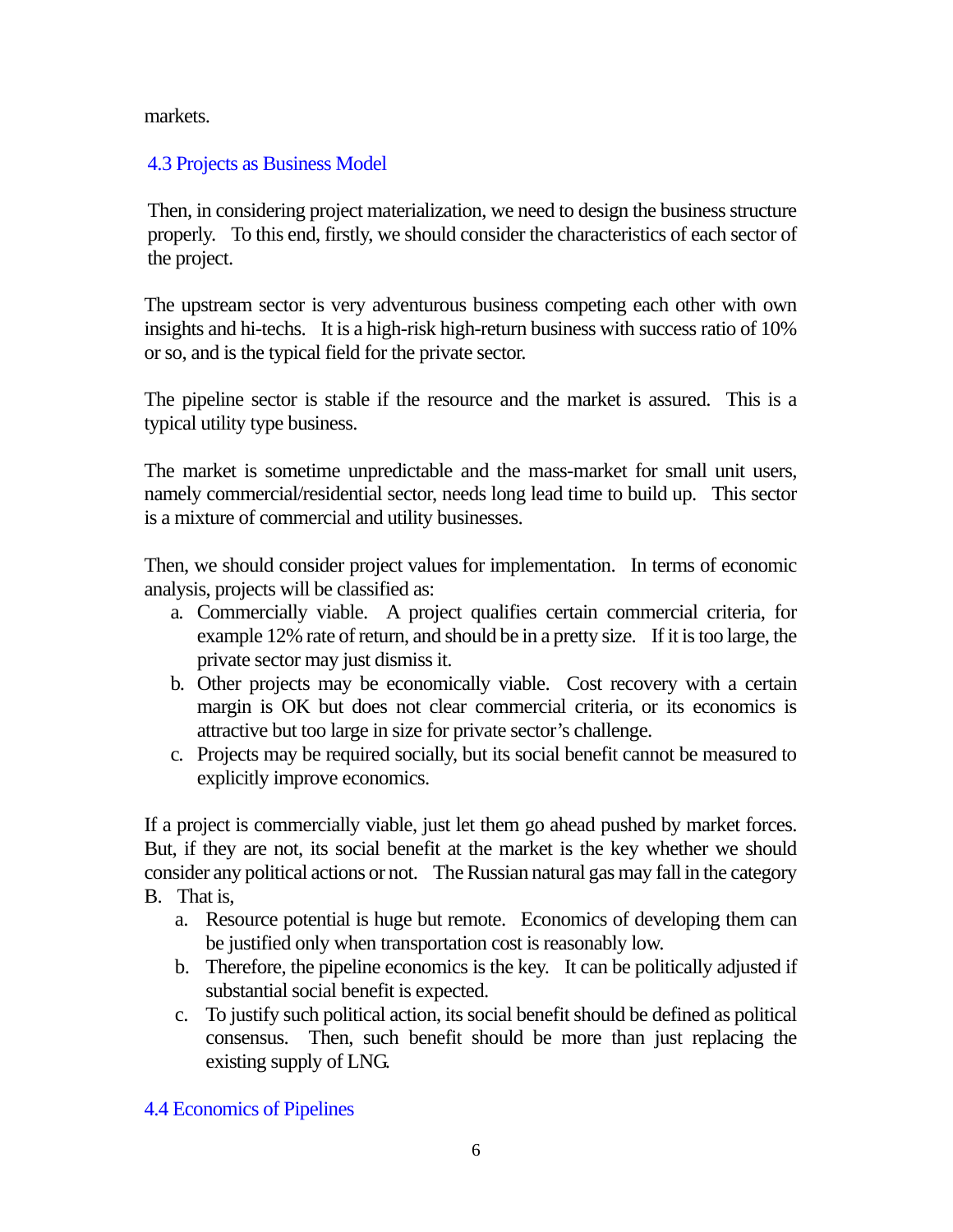Now, I would like to explain how the contemporary project evaluation works using a simplified model. As shown in these charts, a pipeline tariff comprises CAPEX, OPEX, interest, tax and fair return. Economics depends on the project term also. The longer the project duration or cost recovery period, the lower the pipeline tariff. One very apparent fact is that, in justifying commerciality, in this case 12% return on equity investment covering 35% of the total fund, the financial service fee composed of interest, tax and profit is more than double of the technical cost, namely CAPEX plus OPEX. Therefore, there is a big room for the society to consider and handle the project artificially.

This observation indicates that, what we should study regarding pipeline economics at this preliminary stage is not to upgrade the cost estimation but to consider appropriate financial structure.

Let us look into their economics more in detail.

## 4.5 Economics of Pipelines: Observations

As shown in the table, the commercial pipeline tariff is below \$3/Bbl for oil and \$2/MMBtu for natural gas. These are more than double of conventional ocean transportation. But the technical cost is only 1/3 of them. Compared with the prevailing imported cost, \$30/Bbl for crude oil and \$4/MMBtu for natural gas, pipeline cost is only 10% of the final price for oil, but almost 50% for natural gas.

We observe that, in case of oil,

- 1. Pipeline can offer substantial cost improvement compared with railway transportation.
- 2. Market is readily available as contract term is relatively short and flexible for crude oil, but
- 3. Project size is gigantic for private businesses. Only the last item is the obstacle for implementation.

In case of natural gas, on the other hand,

- 1. The pipeline tariff comprises almost 50% of the final price, being a substantial hurdle,
- 2. Market is yet to be developed,
- 3. Competition with other gas sources is harsh, and
- 4. Project size is gigantic for private businesses.

We need to solve all of these issues.

#### 4.6 Economics of Pipeline: Conclusion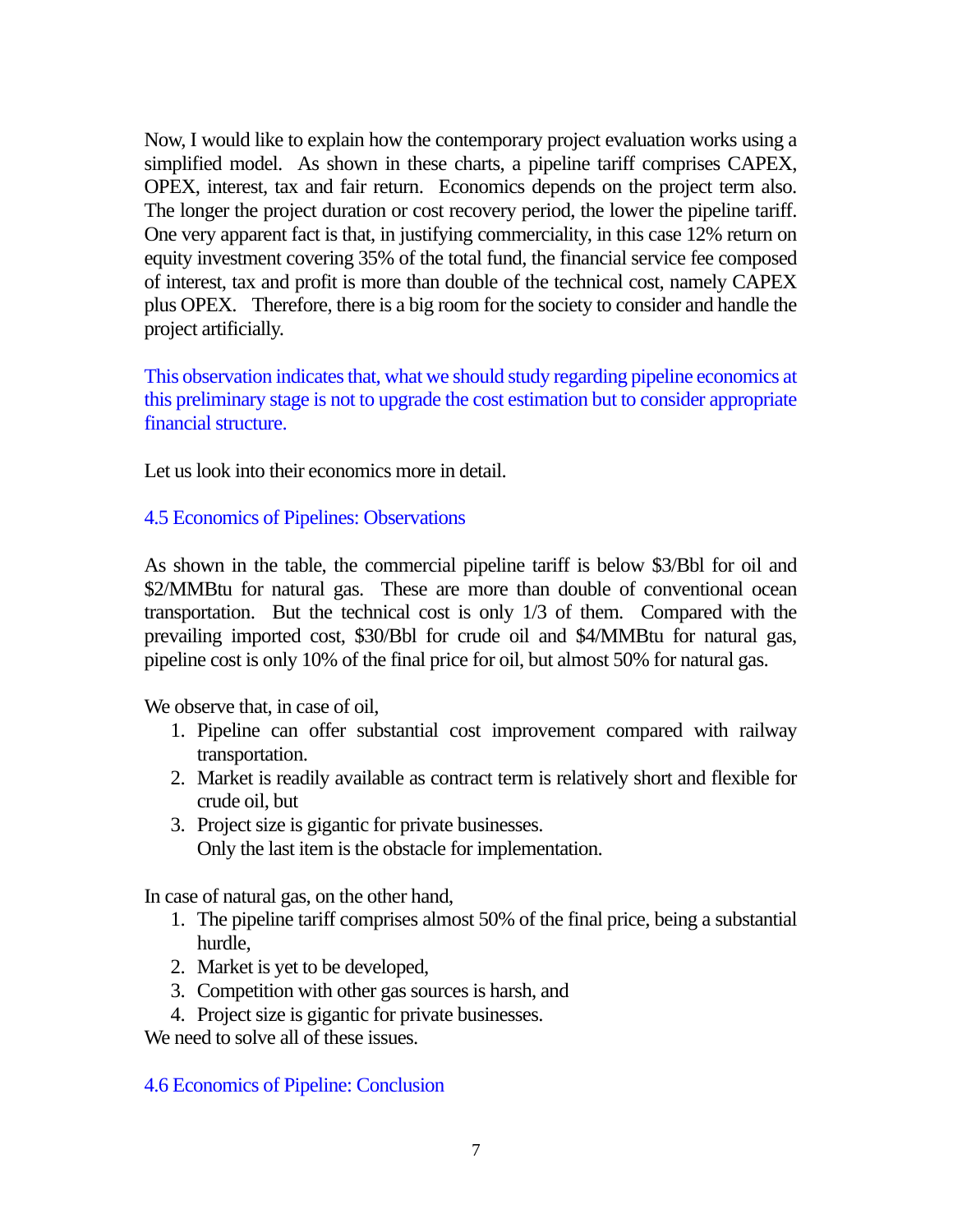Investigating the pipeline economics, we conclude that the pipeline tariff is crucial in realizing the Northeast Asia gas trade and, since its financial service fee is enormous, we can consider political actions. In order to justify such action, it is necessary to establish national and international consensus that the pipeline will bring a great social benefit. Then, the pipeline tariff can be lowered substantially by:

- 1. Lowering commercial criteria, for example 7% ROE as an utility business standard, and giving favorable tax rate,
- 2. Providing institutional finance of super long term, and/or
- 3. Subsidizing.

In implementing these measures, government initiative is essential. Here, if a project is under one government, we can think in this way.

- 1. The aggregate government take is determined by the final market price however the tax rates are distributed among project sectors. It is the sum of the social benefit plus tax on the aggregate profit from the project that can be determined by the balance of the final market price and the total project cost in upstream and pipeline.
- 2. Then, if favor is given to the pipeline sector, it can be recovered from the other sector, if the total project is economically viable.
- 3. And, such benefit can be realized only when the whole project is materialized.

As an international project, we should also consider fair distribution of government takes among countries at stake.

## 4.7 Natural Gas versus Coal for Power Generation

Here, let us look into the competition between natural gas and coal.

Natural gas is a clean fuel in terms of TPS, SOx and NOx. Combined cycle technology is greatly improving the efficiency of gas power generation. At the latest commercial plants in Japan, 50-54% efficiency is already realized. Considering this, CCGT will be more than competitive with coal for a wide range of load on power plants. The key is if the competition between the two energy sources is being performed like this in the market. Environment protection has long been neglected in China giving a priority to immediate economics of power plants. Environmental facilities are mostly not equipped, or, not operated to keep the operation cost low.

To realize due comparison of the two fuels in the market, a key is the consciousness of environment protection as the society. Important elements are policy, law and rulings coherent between energy and environment, enforcement of rules by the administration, and review of electricity tariff that hardly allows construction of necessary new facilities.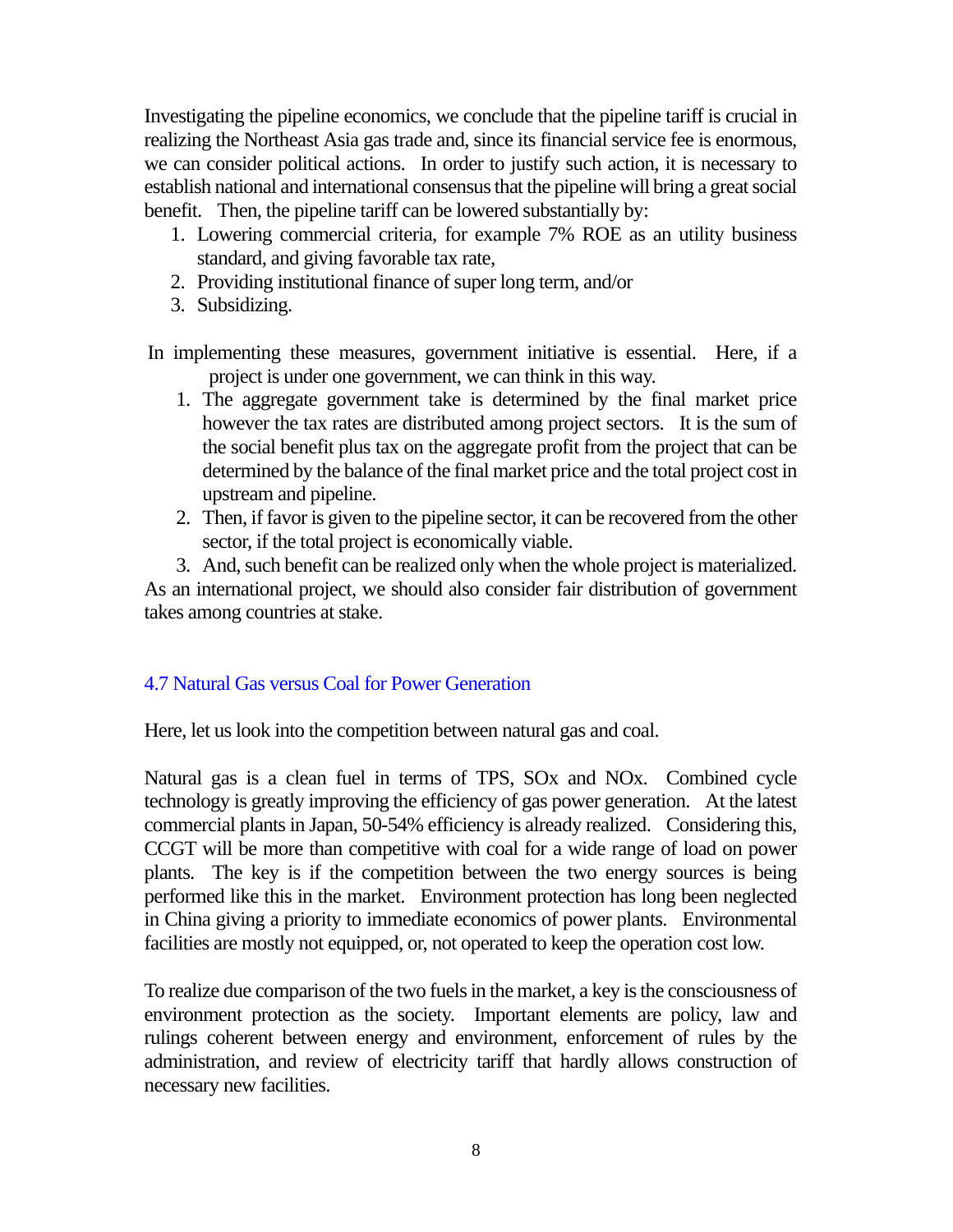## 5. Areas of the Regional energy Cooperation

In this section, we will look into candidate items for the regional cooperation by energy source.

Reviewing them including more items you may raise, implementation program should be aligned with priorities in view of their benefit, urgency, lead time and maneuverability. It is also necessary to clearly define the areas of government and private sector activities. Here, the roles of the government sector will be:

- a. International coordination
- b. Taking initiative on implementing not-readily commercial but socially beneficial projects, and
- c. Preparing or adjusting domestic laws and institutions to draw up proper market design.

Principles to be applied here should be discussed and refined further before making recommendations. Also, effective style to make recommendation should be considered.

## 5.1 Oil Supply Security

In the oil sector, mainly on supply side, following items are for immediate discussion.

- 1) National oil stock piling and regional emergency response system
- 2) Joint oil purchase and fleet operation
- 3) Joint development of technology, product and market
- 4) Large scale joint project

On the demand side, various subjects may be discussed relating to effective use and energy conservation, eventually leading to technology transfer program.

## 5.2 Efficient Use of Coal

In China, coal is the major source of energy and pollution. Major subjects will be relating to:

- 1) Development of coal mines
- 2) Upgrading of transportation system
- 3) Rationalization of coal use
- 4) Joint technology development

Here, we should note that, in China and other developing countries, coal is produced and consumed mostly in a very primitive manner. Application of existing standard technology, but not very much sophisticated ones, will substantially upgrade the value chain of coal. Not a study but an implementation program is needed urgently.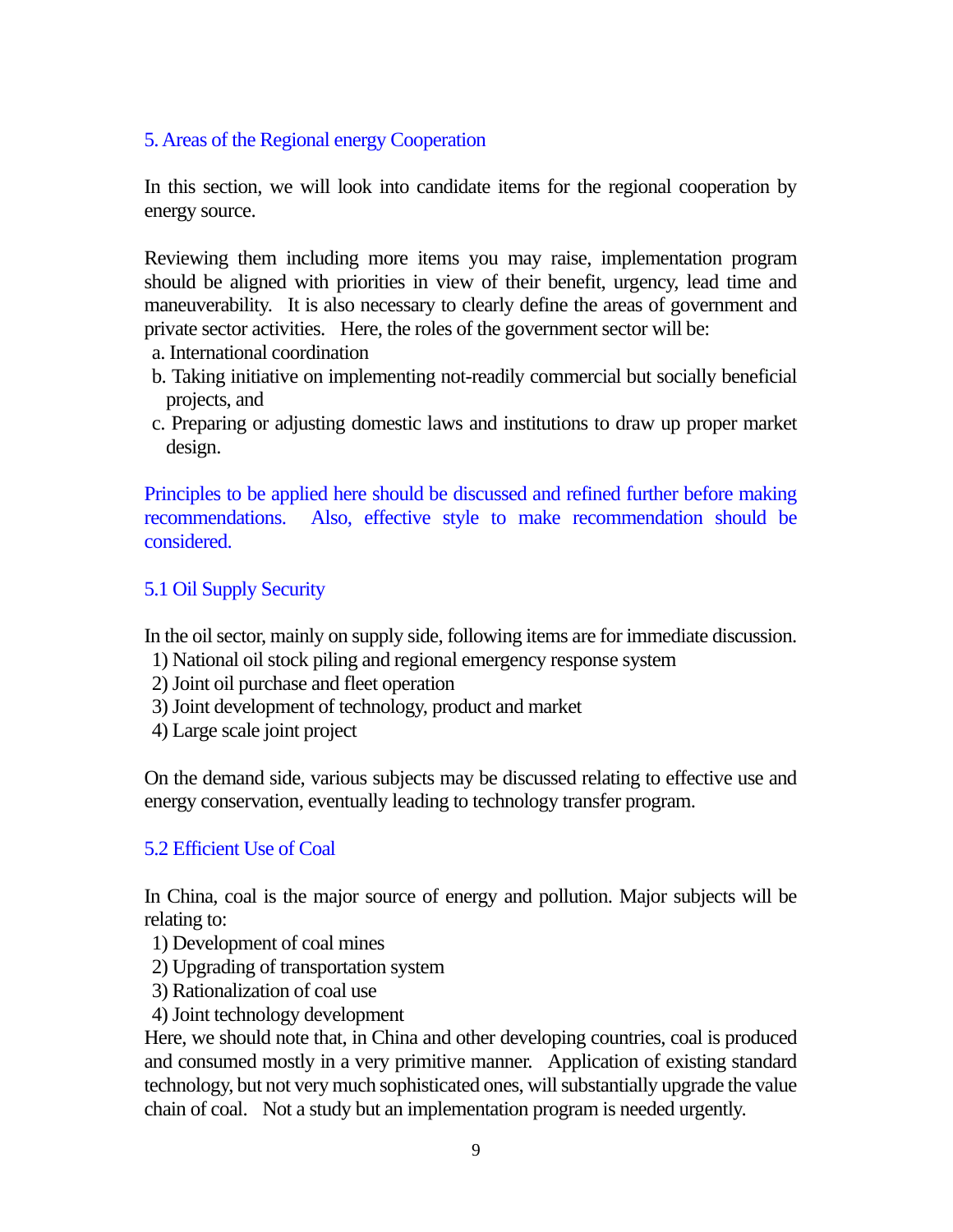### 5.3 Modernization of the Power Industry

Although nationwide reform of the power industry is underway in China, its power industry inherits the traditional aspects. In the process of the ongoing surgery, following issues should be considered:

- 1) Modernization and upgrading of power stations
- 2) Optimization of transmission/linkage system management
- 3) Demand side management
- 4) Financial arrangement
- 5) Power supply from Russia

In particular, modernizing the industry requires huge fund. Not only the countries of the region, but also worldwide financial institutions such as IMF, The World Bank, ADB and so on, should review their policy to support this.

#### 5.4 Natural Gas

Japan and Korea have developed nationwide natural gas use based on LNG, while Chinese gas market is just to emerge. Natural gas will provide China with reliable energy source and an effective measure to improve energy oriented pollution. As IEA recommended, first thing to do is to develop natural gas market. So far, we see the determination of the country to develop use of natural gas raising its share from 3% to 12% or more. However, we have not seen any realistic policy to implement this. An integrated master plan needs to be established, in particular correlating environment policy and review of electricity and gas tariff. Other subjects for regional cooperation will be:

- 1) Natural gas utilization technology
- 2) Natural gas import by pipeline, and
- 3) Financial arrangement to raise necessary fund

#### 5.5 New and Renewable Energies

New and renewable energies are mostly not commercial, but have substantial social benefits. Political determination is essential to enhance their use. Then, a road map for rural electrification and environment improvement should be shown. As an effective measure in this field, a realistic CDM mechanism should be established as soon as possible to enhance regional cooperation.

## 6. Conclusion and Recommendations

## 6.1 Objectives of International Cooperation